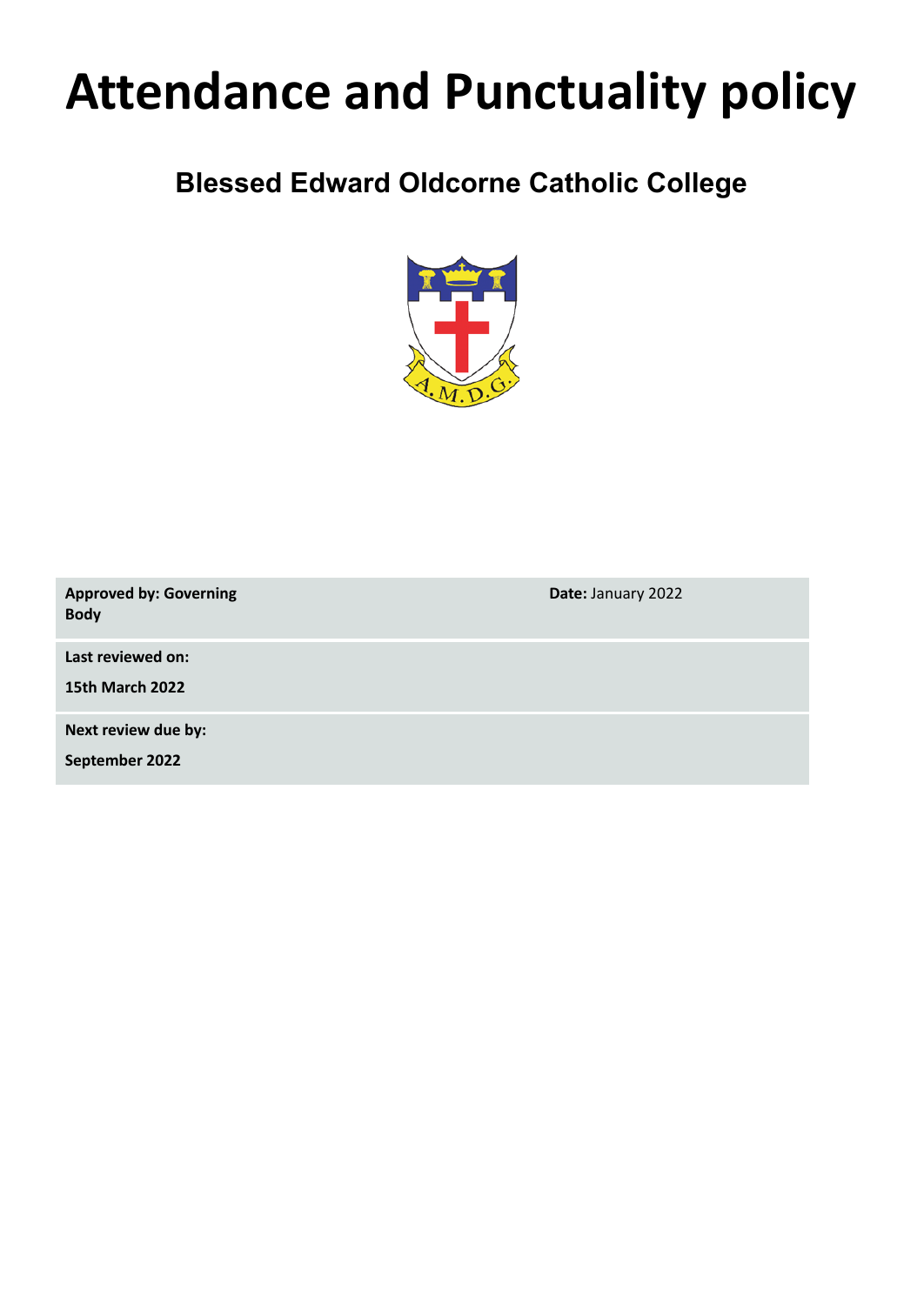#### **Introduction**

At Blessed Edward Oldcorne Catholic College we believe every student should strive for excellent attendance and punctuality to make the most of the opportunities that we have to offer. We believe that excellent attendance is vitally important for successful learning. Excellent attendance and punctuality also develop key life skills which are essential for success in the world beyond our college. It has been proven that attainment can be closely linked to attendance and in order to achieve their full potential students should aim for 100% attendance and excellent punctuality. 97% is the College expectation.

We rely on our partnership with parents and carers to ensure all students make every reasonable attempt to be in college every day and on time. It is a parent / carers legal responsibility to ensure that their child attends college in a regular and committed manner. The Education Act 1996 states that parents and carers must ensure that their child receives a suitable education. Ensuring a child's regular attendance at college is a parent / carers legal responsibility and permitting absence from college without a good reason creates an offence in law and may result in prosecution. In support of this the following information outlines our commitments in ensuring that attendance at Blessed Edward Oldcorne Catholic College continues to be our highest priority.

#### **Aims of our attendance policy**

- To ensure excellent levels of student attendance and punctuality
- To continue to improve the attendance of students with SEND and those who are classified as Pupil Premium
- To establish an ethos of 'attendance matters' through proactive strategies to promote excellent attendance and punctuality
- To work closely with parents / carers to fulfil our obligations to our students by placing high priority on attendance and punctuality of all students
- To ensure procedures within the college identify and follow up all absences and patterns of absence at our earliest opportunity
- To have a clear and consistently applied escalation process whilst understanding every student is unique
- To continuously develop the colleges celebration of excellent attendance and punctuality

#### **Definitions of types of absence & legal sanctions**

Every half-day absence from college must be classified by the college (not by the parents / carers), as either AUTHORISED or UNAUTHORISED. Therefore information about the cause of any absence is always required from parents / carers.

Authorised absences are mornings or afternoons away from college for a very good reason e.g. illness or emergencies. The college understands that some hospital and or medical appointments will fall within the college day but we ask for support in trying to make non urgent appointments out of college time. Only the college can authorise an absence.

Unauthorised absences are those which the college does not consider reasonable and for which no 'leave' has been given. This type of absence can lead to The Local Authority using sanctions and/or legal proceedings. Examples include refusal to attend college, birthdays, shopping trips or looking after siblings.

#### **Persistent Absenteeism (PA)**

The Government classes a student as a 'persistent absentee' when they miss 10% or more of their education across the college year for any reason. Absence at this level causes considerable damage to any child's educational prospects and we need parents / carers fullest support and co-operation to tackle this. We monitor all absence thoroughly. Any student that is seen to have reached the status of 'Persistently Absent' or is at risk of moving towards it is given priority and parents / carers will be informed of this. We expect parental cooperation and support in improving student attendance. If we do not have full support and engagement, we will regard this as a safeguarding and welfare concern. Students are tracked and monitored carefully by our Attendance Officer and pastoral systems.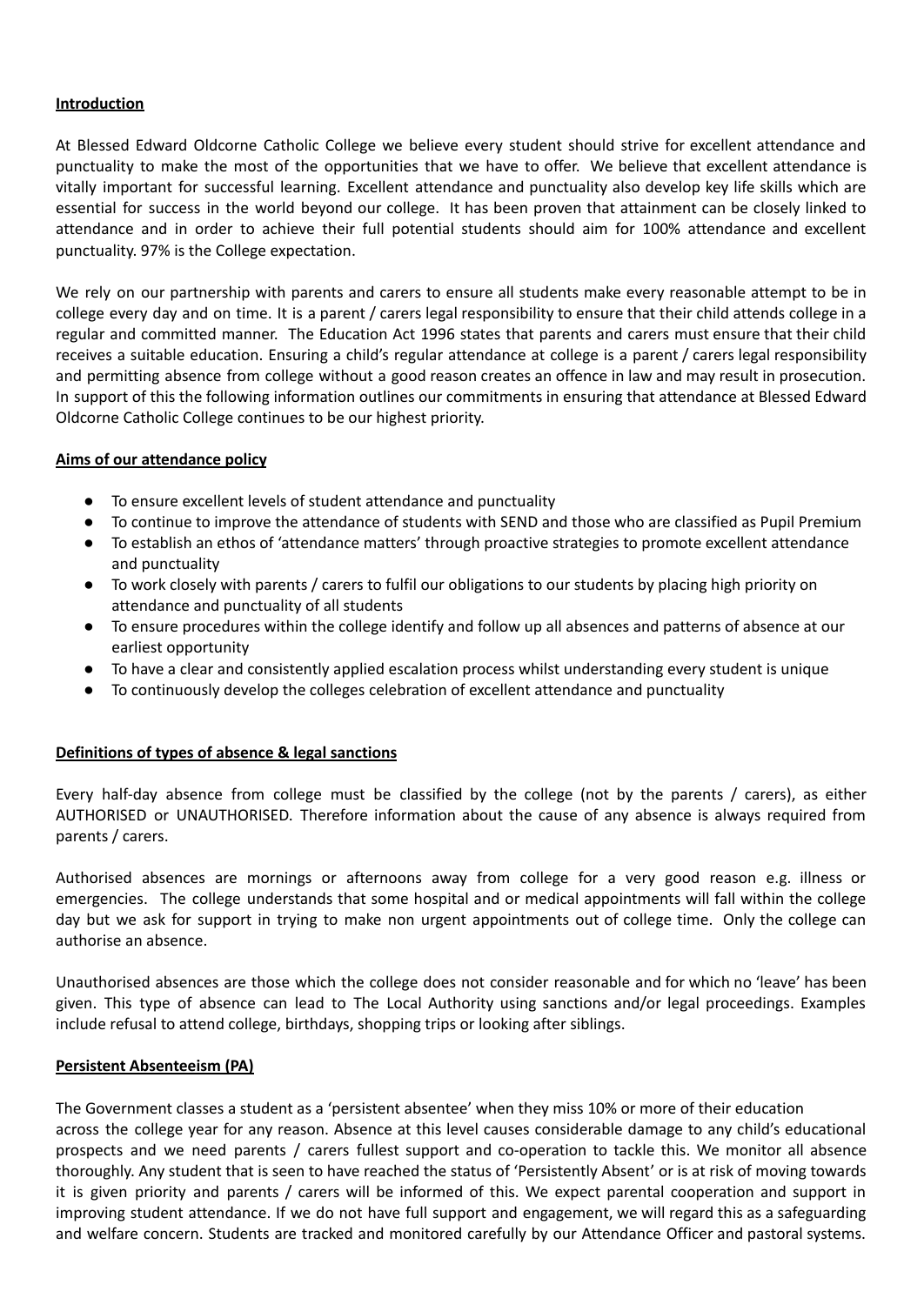Parents /carers of students who are persistent absentees are likely to be subject to legal proceedings. We also reserve the right to make changes to a student's option choices and courses studied if they are persistently absent. This will always be in their best interest.

# **Procedures**

# *If a student is absent parents / carers must;*

- Contact college via; the app, the attendance line (01905 352615 ext 203) or our Attendance Officer (01905 352615 ext 209) before 8:45 a.m. on the first day of absence and every day thereafter. Even if contact has been made with another member of staff within our SEN or Pastoral Team, parents must still use one of the above methods of communication.
- In light of the current Covid-19 situation, it is imperative to be clear of the nature of a student's illness when contacting the college to report an absence. It is important if a student is self-isolating to inform us of dates the isolation period started and will end at the earliest. For more information on how we manage risks during Covid-19 please refer to our specific risk assessment for Covid-19.

# *If a student is absent the College will;*

- Check our attendance line and log the reason for absence
- Telephone or text parents / carers if we have not had contact and a reason from the first day of absence
- Where appropriate carry out a home visit after three days if we are unable to establish contact and / or are concerned, this is to safeguard our student
- If a student is deemed to be absent for no real genuine reason we may come and collect the student and bring them to college ourselves (reference our home visit policy)
- We may request support from the police if we are unable to establish contact
- Not set work, if students are well enough to work at home they should be in college unless there are exceptional circumstances involved
- Always expect that students catch up on missed work and homework, unless there are exceptional circumstances
- Liaise with the MET (Medical Education Team) in supporting students who are medically unable to attend college and are attending the MET in line with the College policy on students who are unable to attend school for medical reasons.

# **Alternative provision**

# *Students with health needs who cannot attend school*

Any absence that is not agreed will be coded as unauthorised. Where there is no clear medical evidence that a support plan should continue past the agreed end date then the Headteacher will code all absence as unauthorised and will refer to the EIS, The Education Investigation Service. Students who cannot attend school for health reasons may require a range of support agencies. Blessed Edward Oldcorne will plan to use on-site provision and signpost the parent to external agencies to support the student. Any students attending MET will be coded as educated offsite during the time they attend MET and as other authorised circumstances when they are not timetabled to attend MET. Parents must notify College that their child is at home on days when students are not timetabled or required to be in MET. The Attendance Officer will check student's attendance at MET daily by liaising with MET.

# *Students attending Aspire Academy*

Students attending Aspire Academy are dual registered. Blessed Edward Oldcorne receives daily registers from Aspire Academy and monitors them, acting accordingly.

# *Students attending another school via a managed move*

Students attending another school as a managed move will have a fixed period of usually 10 weeks to attend. During this time, they will be dual registered. The host school will remain in regular contact with Blessed Edward Oldcorne regarding the student's attendance. Blessed Edward Oldcorne will follow up poor attendance in the usual manner set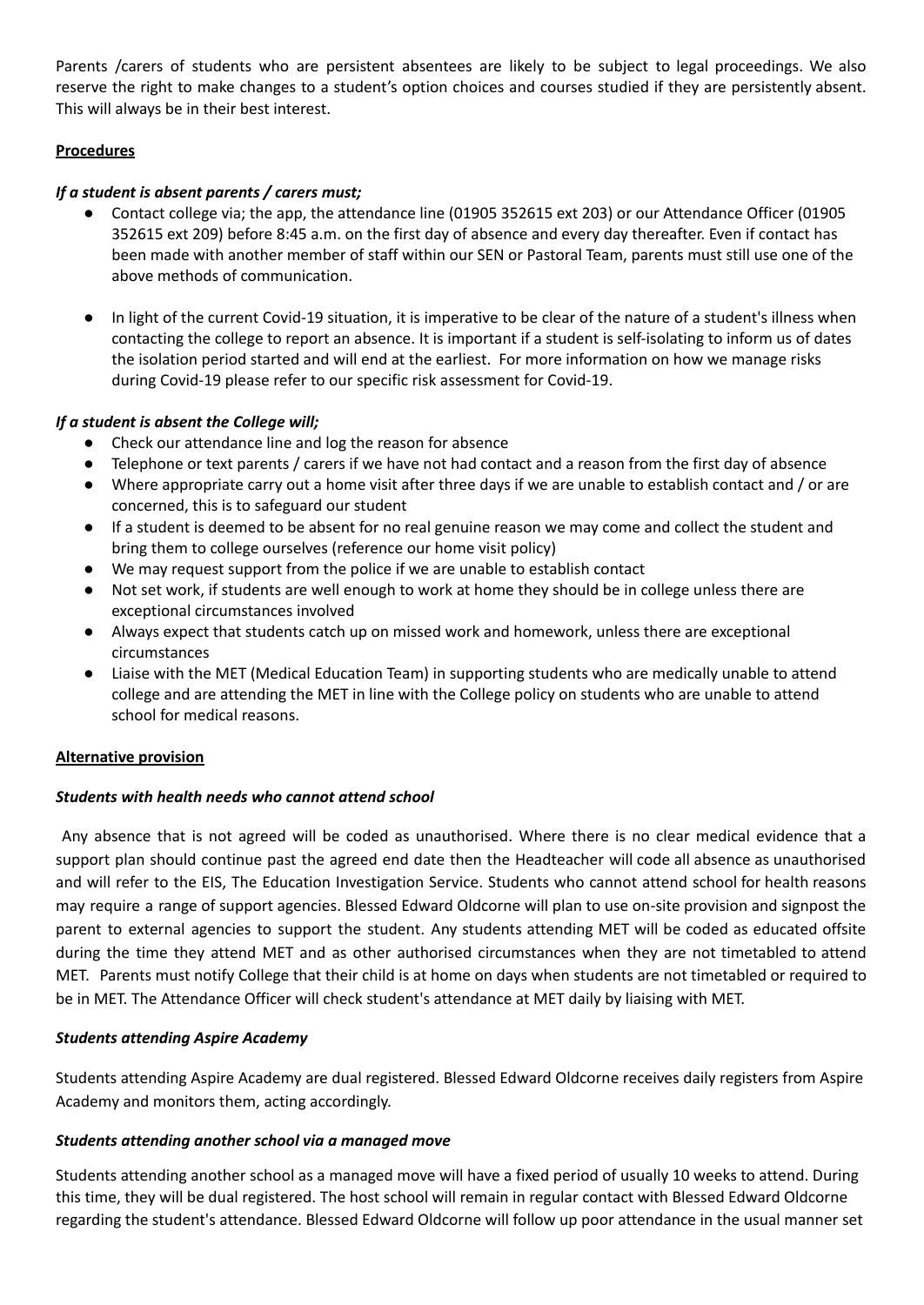out in our managed move policy. It is important to be aware that poor attendance and / or punctuality could result in the managed move failing.

# **Child Missing in Education Procedure**

The college monitors attendance daily. If after three consecutive days of absence parents / carers have not contacted the college a home visit will take place. If a student is considered vulnerable this home visit may take place sooner. We will always try to contact parents / carers by exploring all avenues available to us. Through professional curiosity we contact siblings' schools, neighbours and visit workplaces for example. This may be out of usual school hours. If we have increasing concerns, we will contact 101.

If the child does not attend college for the seven days after the home visit and parents /carers are not communicating with the college then a report will be made to the Local Authority Child Missing Education Team via [cme@worcschildrenfirst.org.uk](mailto:cme@worcschildrenfirst.org.uk) 01905 843204

## **Specific Safeguarding Issues Children Missing Education (CME) (safeguard response to children who go missing from education)**

All children, regardless of their circumstances, are entitled to a good education which will help them shape their own futures. Children missing education (CME) are at significant risk of underachieving, being victims of abuse, and becoming NEET (Not in Education, Employment or Training) later on in life. Certain groups of children are more likely to be affected by the factors listed above and include:

Pupils at risk of harm/neglect Children who have been the subject of a Child Protection Plan Refugees and asylum seekers Gypsy, Roma and travelling families Children who have experienced domestic violence or other adverse family circumstances Children with special educational needs Children who have had attendance difficulties or cease to attend school Families of armed forces Missing children/runaways Children and young people supervised by the Youth Justice System Parents Responsibilities

We recognise that a child going missing from education is a potential indicator of abuse or neglect. We will follow the West Midlands Safeguarding Procedures as required by the Worcestershire Safeguarding Children Partnership (WSCP) and take account of guidance issued by the Department for Education (DfE). These procedures can be viewed at <http://westmidlands.procedures.org.uk/> Staff are made aware of these procedures at induction and through our Safeguard response to children who go missing from education document. If parents wish to view this it is in our Safeguarding policy appendix 3.

We will make every attempt to obtain more than one emergency contact number for each child registered at the school to ensure we are able to make contact with a responsible adult when a child missing education is also identified as a welfare and/or safeguarding concern. Parents and carers should always ensure that we have up to date contact numbers. Ideally, we should have up to five individuals we can contact in the event of an unexplained absence or emergency. It is a parental responsibility to provide this information.

We will ensure that we inform the local authority when removing a child from the school role at standard and non-standard transition points in line with the DfE guidance on Children Missing Education.

We will ensure that we follow these procedures for dealing with children that go missing from education, particularly on repeat occasions, to help identify the risk of abuse and neglect, including sexual exploitation, and to help prevent the risks of their going missing in future.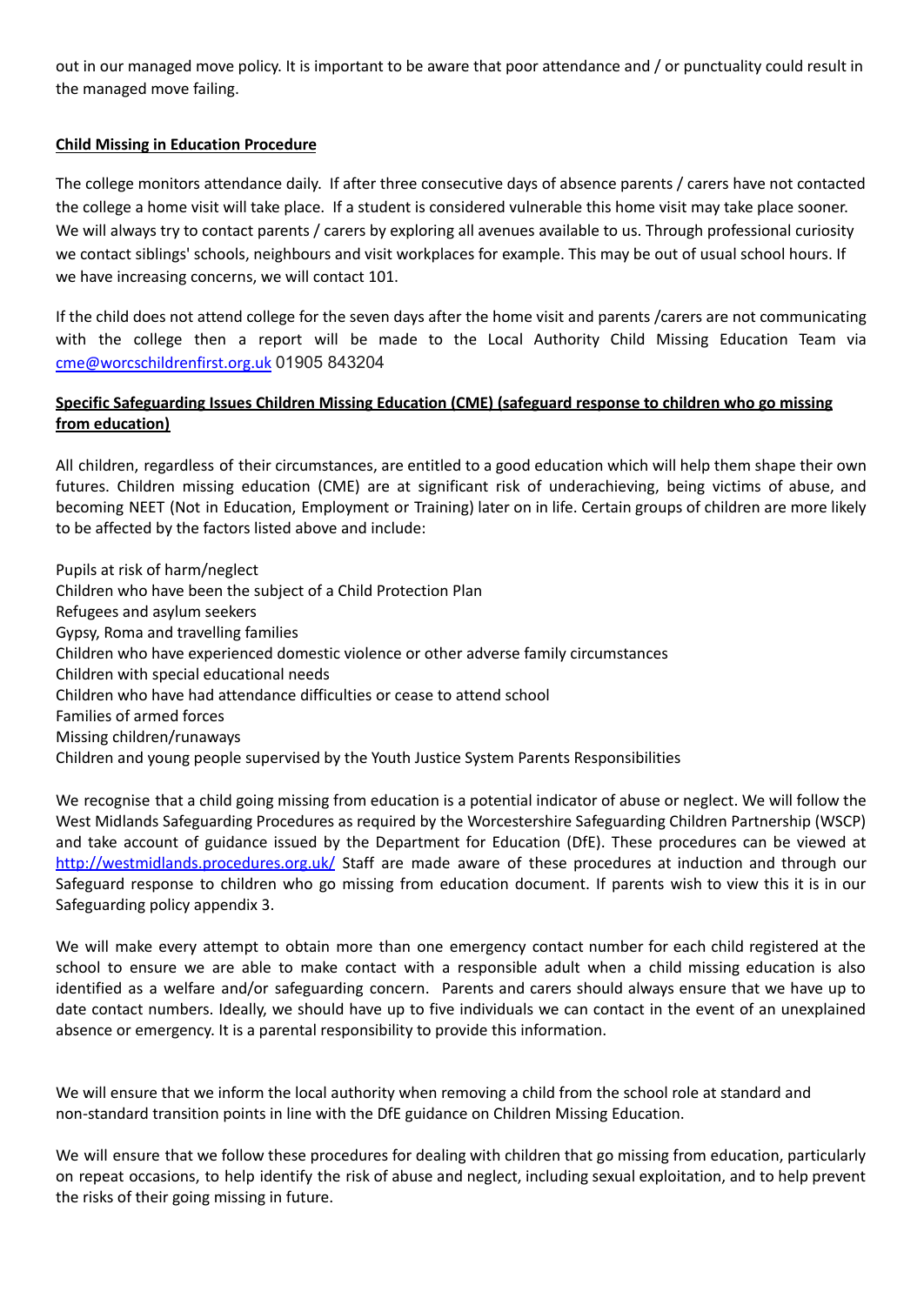We will ensure that we report children missing education to the LA CME officer, in line with statutory requirements. To report a child missing education please contact [primecme@babcockinternational.com](mailto:primecme@babcockinternational.com) or call 01905 678140.

The college monitors attendance daily. If after three consecutive days of absence parents/carers have not contacted the college a home visit will take place. If the child does not attend college for the seven days after the home visit and parents /carers are not communicating with the college then a report will be made to the Local Authority Child Missing Education Team. Parents and carers should always ensure that we have up to date contact numbers. Ideally, we should have up to five individuals we can contact in the event of an unexplained absence or emergency. It is a parental responsibility to provide this information.

#### **Failure to ensure regular attendance**

Every Student is expected to attend college 100% of the time unless the absence is authorised by the Headteacher, Attendance Officer or the pastoral team. As a school we aim to meet with parents and carers when a student's attendance falls below our expectations for no reason deemed valid and genuine. When necessary we may; set targets to help improve attendance, liaise with other agencies or request medical evidence for some future absences. We will unauthorise absences if we feel they are not deemed genuine. We request that parents/carers provide as much information as possible as a decision to authorise or not authorise the absence is made by the Head teacher. We may contact you for more information to support the absence. You may be required to provide evidence to support the absence from your GP or other medical professional. Medical evidence can take the form of  $$ prescriptions, appointment card or letter from the GP/medical professional. The Education Welfare Service, acting on behalf of Worcestershire County Council may issue a Penalty Notice as an alternative to the prosecution of a parent/carer for their child's unauthorised absence from college and requires the recipient to pay a fixed amount. The amount payable on issue of a Penalty Notice is £60 if paid within 21 days of receipt of the notice, rising to £120 if paid after 21 days but within 28 days. If the Penalty Notice is not paid within 28 days, the Local Authority must consider a prosecution against the parent/carer for failing to ensure regular college attendance under Section 444 Education Act 1996. Penalty notices are issued per parent/carer per child, so a family of 2 parents and 2 children will receive 4 penalty notices.

#### **Punctuality**

Poor punctuality is not acceptable. If a student misses the start of the day, they miss spending valuable time with their Form Tutor and will fail to get vital information and news for the day. Late arriving students also cause disruption. Students deliberately missing form time or assembly time will be sanctioned.

#### **How we manage lateness;**

- The college day starts at 8:50 a.m. and we expect students to be in their form room or in Assembly prior to this at 8.45am
- All entrances to college close at 8:50 a.m. except the main front gate where students will be recorded on the late document and receive a sanction that day
- If a student arrives after the register has closed at 9.30am they will receive a mark that shows them to be on site, but this will not count as a present mark and it will mean they have an unauthorised absence. This may mean that parents / carers could face the possibility of a Penalty Notice if a punctuality problem persists
- If a student has a persistent late record parents / carers will be asked to meet with our Attendance Officer
- Students who arrive late without good reason deemed by us will receive a break or lunchtime detention that day. Failure to attend this will result in an SLT after college detention for 1 hour
- It is important to note that a proportion of our students travel by college bus services and we recognise they are sometimes unavoidably late. We would not detain a student for this lateness

#### **Rewards**

We have several attendance rewards in order to promote the importance of attendance and punctuality and our ethos that 'college attendance matters.' Below are some examples;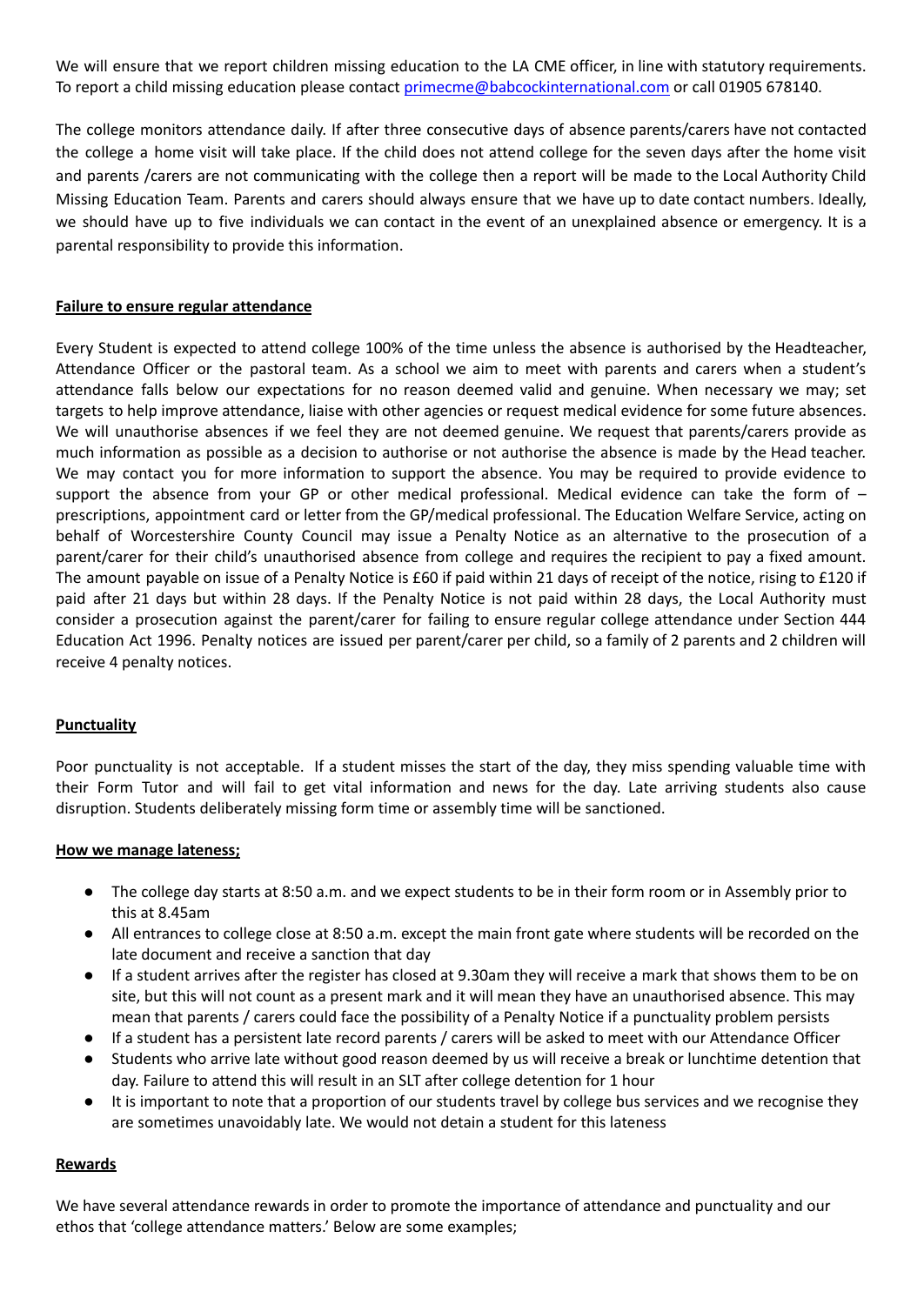- All staff reward good attendance and punctuality daily through praise and encouragement
- Weekly assemblies promote attendance both individual and groups
- The weekly attendance figures are displayed on the college website with the college target
- Students with 100% attendance for each week will be entered into the attendance prize draw box for a prize periodically
- Attendance officer to send texts/certificates to students who have improved their attendance weekly
- Half termly Attendance officer to send letters/certificates home for students with 100% attendance
- Termly students with 100% attendance are awarded using the colleges reward system
- Yearly students with 100% attendance are invited on a reward trip
- Students who have previously had poor attendance/punctuality and make significant improvements following intervention will be acknowledged accordingly

#### **Holidays in term time (Please see appendix 1 and 2)**

#### **Holidays in term time are actively discouraged by the College and Worcestershire Children First.**

Taking holidays in term time will affect a student's education as much as any other absence. We expect parents/carers to help us by not taking children away in college time. Remember that any savings that may be made by taking a holiday in college time are offset by the cost to a student's education and may result in a fine of up to £120 pounds being issued.

## There is no automatic entitlement to any time off in term time. An application for leave of absence must be submitted at least 6 weeks prior to the requested date. Application for leave of absence is unlikely to be granted if **the students attendance is below 95%.**

The Headteacher will not grant any leave of absence or holiday in term time, unless there are exceptional circumstances. Where an absence is authorised by the Headteacher he/ she will determine the number of days a student can be absent. Please note;

- Where an absence is approved it will be registered as authorised
- Where an absence is declined it will be registered as unauthorised (if taken)
- Each request for absence will be judged on a case by case basis
- Any leave of absence must be requested and agreed by the Headteacher 6 weeks in advance of the absence and before tickets are booked or travel arrangements are made

In deciding whether to grant the request for leave of absence the following will be considered;

- Overall pattern of attendance
- Our examination and assessment calendar
- Length, destination and purpose of the leave and whether it is likely to be a rare event in the life of the student
- Family circumstances

Should the college decide to grant leave of absence but, the student **does not return to college at the time he / she was expected to** (i.e. following the expiry of the granted leave of absence period) and, no information is available to the college to justify the continuing absence or make known the whereabouts of the student, **his/her place at the college could be lost.**

A students name can be removed from roll permanently if the student has been granted a leave of absence and after absence;

- He / she has not returned by the agreed date
- He / she has continued to be absent for a further twenty college days
- The Headteacher is not satisfied that this is because he / she is ill or the absence is unavoidable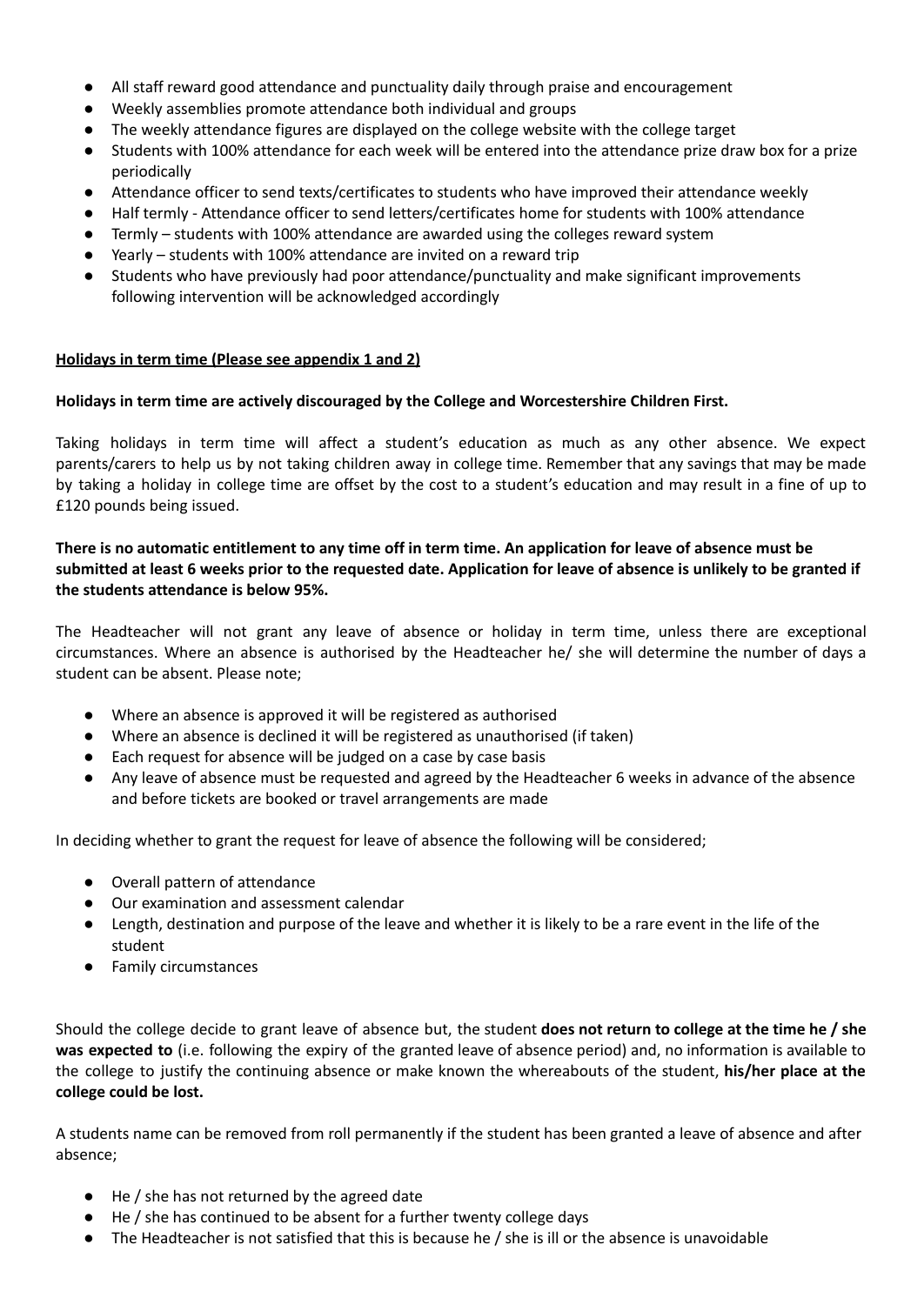Before a student is removed from the college roll their case will first be referred to the Education Investigation Service

#### If a student is not present at the beginning of a college term we cannot guarantee that a place will remain **available for them in college.**

Where necessary, and in line with WCC guidelines, should the College decide **not to grant leave of absence** and parents still take their student out of college, the absence will be recorded as **unauthorised** which may be subject to a Holiday Penalty Notice fine of £60 per parent per student. If not paid within 21 days, this fine increases to £120 per parent per student. Failure to pay the £120 fine within the period 22 to 28 days may lead to Court proceedings. This fine will be issued to both student's parents e.g. Student A is taken from college without authorisation from the Headteacher. This equates to Parent 1 being fined £60 and Parent 2 being fined £60. Should there be two students involved, Parent 1 is fined £120 and Parent 2 is fined £120 and so on if more students are taken out of college without authorisation.

#### **Leavers**

If your child is leaving our college (other than at the end of Year 11) parents and carers are asked to give the college comprehensive information about their plans. This includes a date of a move and new address and telephone numbers. As a college we also need to be informed of your child's new school and a start date that has been agree. This should be submitted to the Headteacher in writing.

When a student leaves our college and we do not have information about where they have gone this child is considered to be a 'Child Missing from Education' and the local authority have a legal duty to follow this up and investigate. Please see the 'Child Missing from Education' section earlier in this policy. This includes liaising with Children's Services, the Police and other agencies to try and locate the child. By liaising with us these investigations can be avoided.

#### **Elective Home Education**

When parents contact the college about elective home education they will be invited to a meeting with the Headteacher. At this meeting the Headteacher will reassure parents that the college is a safe place and look for alternative ways to address the issues being raised without resorting to the student being taken off roll. At no stage of this conversation is home education ever discussed as a solution to the child's issues and the college does not engage in discussions with parents where home education is recommended. If parents still wish to pursue EHE then they will be advised to contact the EHE team on 01905 846060 or [ElectiveHomeEducation@worcschildrenfirst.org.uk](mailto:ElectiveHomeEducation@worcschildrenfirst.org.uk) who will give the parents further information on the expectations of parents. Parents will be informed that this will enable them to make a fully informed decision.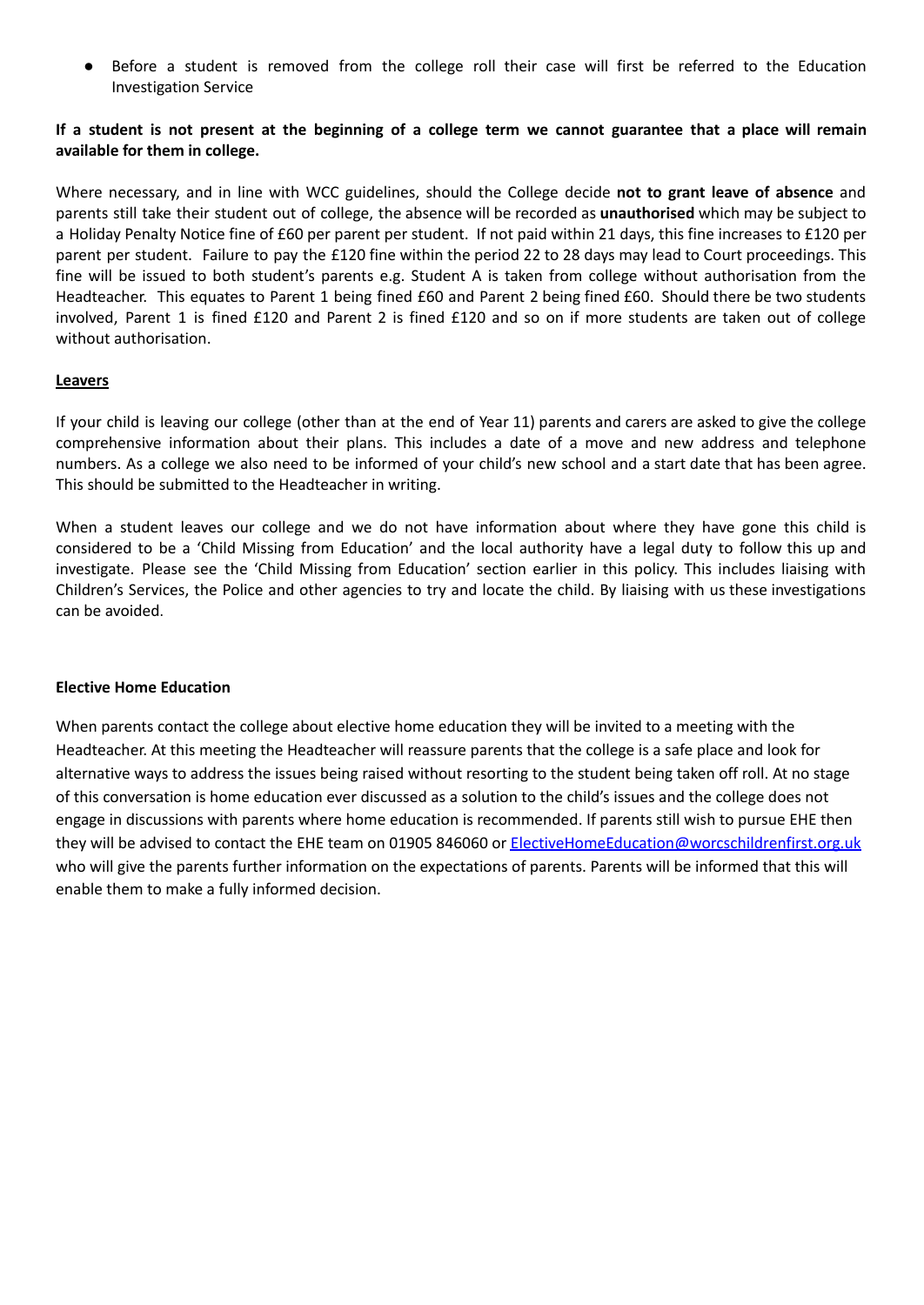# **Appendix 1 Absence in term Time Authorisation Procedure**

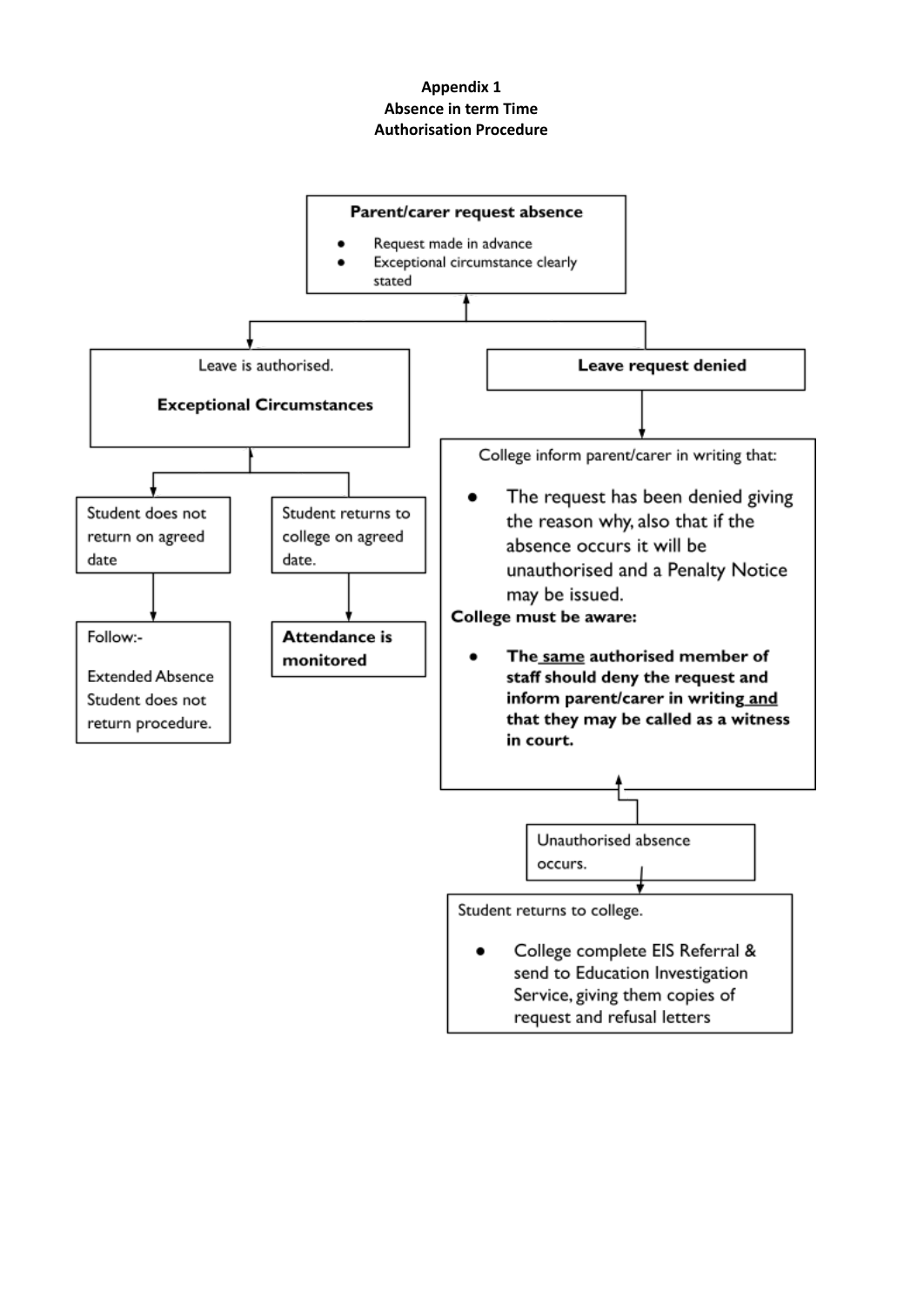# **Appendix 2 Absence in Term Time Student Does Not Return Procedure**